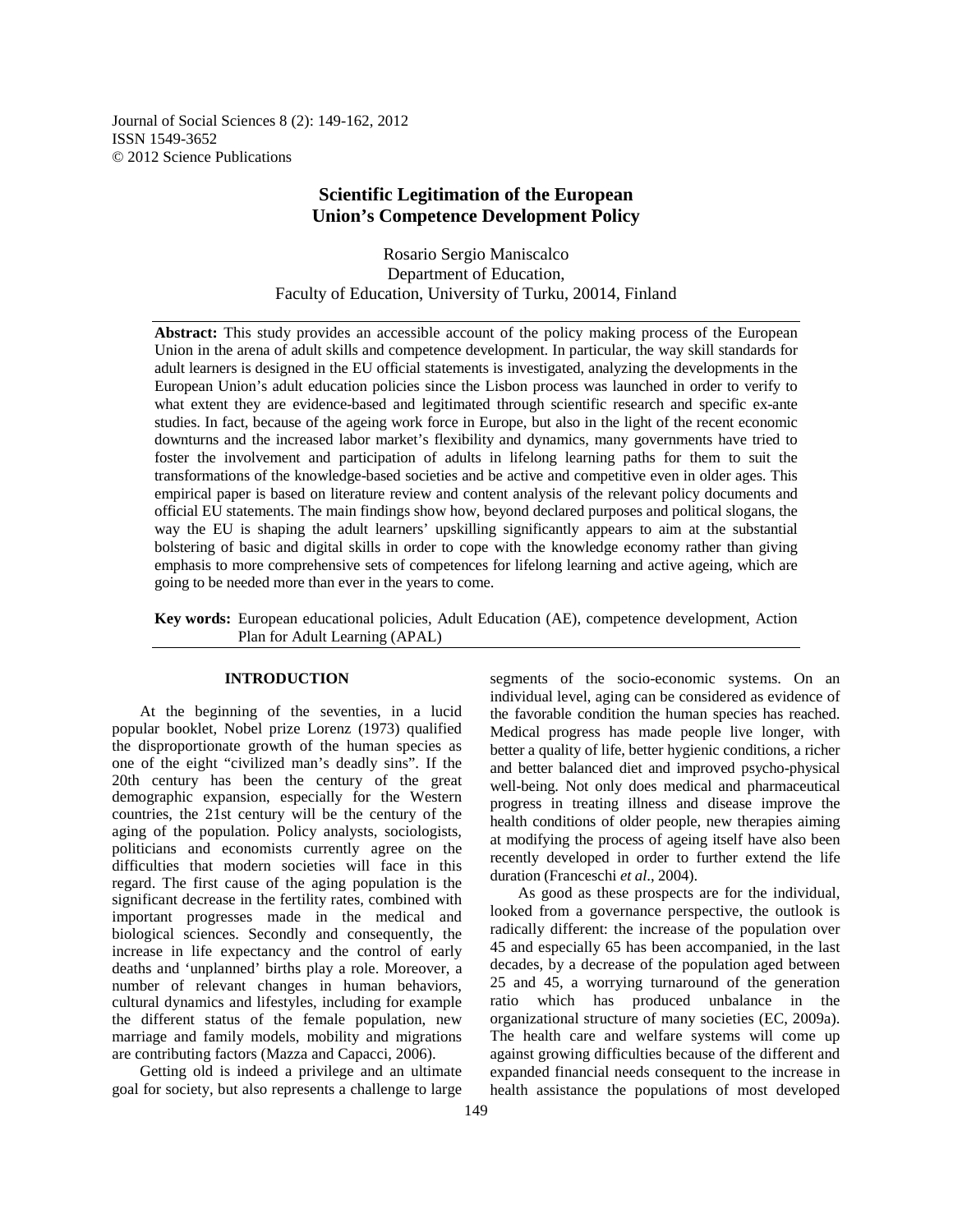countries will require. But the biggest challenges related to the ageing population hinge upon, most of all, the dynamics of this phenomenon, the rapidity and intensity of its impact (Maniscalco, 2010b). Unless there will be contrary and presently unpredictable developments, there is an urgency to understand the transformations taking place, so that political choices will be based on collectively shared and balanced actions to face these challenges.

 According to some recent reports by the OECD (2003, 2006a) and Eurostat EC, 2009 on the demography of the Western countries, the percentage of the population that is 65 years or older is rising in all the OECD and EU Member States (hereafter MS) and is expected to continue doing so. The number of inactive elderly as a ratio of the numbers in the total labor force is also increasing. All European countries will experience a sharp increase in the dependency ratio over the period 2020-2050, projected to more than double from its current level. The European Commission (EC, 2010) has recently estimated that over the next 30 years the number of younger Europeans (up to 24 years) will fall by 15%, while the median age is projected to rise from 40.4 years to 47.9 years in 2060.

 If workers will need to stay longer in the labor market, the metamorphosis that societies and global economies are experiencing especially since the last decade cannot but be also taken into account. The above mentioned increased dynamics of the markets, the job flexibility imposed on the workforce, the higher levels of qualifications required, the competitiveness for productivity are all elements urging governments to get equipped with new and more adequate systems of continuing education and training in order to cope with these transformations and adapt to the knowledge-based society. The prosperity that Europe will attain in the next decades will certainly be the result of a competition among the most developed economies (United States, European Union, Japan) and the fastest developing ones (China, India). The effects of this competition will depend largely on the quantity but also the quality of the *human capital* each of these economies will be able to deploy.

 The use of the term 'human capital' in the modern (neoclassical economic) academic literature dates back to the pioneering work of Theodore Schultz, (1961) and especially Becker (1964) book entitled *Human Capital*. Schultz identified human capital with the investment in education arguing that increases in national and *per capita* income are a consequence of additions to the 'stock' of education. Becker broadened the concept of the investment in human capital (not only via education, but also through on-the-job training and other investments to improve the worker's productivity, emotional and physical health) and the outputs are

claimed to partly depend on the rate of return on the human capital owned. Thus, 'human capital' was defined as a *means of production*, for which additional investment yields additional output: "The knowledge and skills a worker has-which come from education and training, including the training that experience brings generate a certain *stock* of productive capital" (Baron and Armstrong, 2007).

 Nowadays, human capital is defined as "the knowledge, skills, abilities and capacity to develop and innovate possessed by people in an organization (Baron and Armstrong (2007). See also O'Sullivan and Sheffrin (2003) and a growing number of theoretical and empirical studies focus on the relation between human capital and economic growth. Some theorists have also proposed a selective application to the link between human capital accumulation (often associated with increasing levels of education) and long-run economic growth, even if "despite the elegant appeal of this proposition, theoretical and empirical verification has been difficult to establish" (Savvides and Stengos, 2009).

 Often considered as an element of the evolution of capitalism, knowledge has become central in 'modern' contemporary societies, historically entering therefore a new era intimately related to the development of information technology, globalization and new network structures (Bell, 1973; Castells, 1996; Drucker, 2009). Thus, while Barro and Lazear (2002) reinforced his already optimistic vision of human capital picturing a society where investments in workers' skills and lifelong learning in general would generate unprecedented prosperity and social equality, Nico Stehr (1994) introduced the definition of *knowledge societies* as a specific model of societies whose characteristic is that knowledge forms a major component of any human activity. In a knowledge society, knowledge becomes a major creative force. With current technologies, in fact, knowledge societies are not constrained by geographic proximity: they offer many more possibilities for sharing, archiving and retrieving knowledge. Finally, pushing beyond *human capital* theory, *knowledge* is the most important capital form of in the present age and hence the success of any society lies in investing in and using it in the most profitable way.

 As the continuing development of a 'knowledge economy' is supposed to be driven by innovation (Atkinson and Court, 1998), the theoretical developments, from neoclassic economic growth theories to the new growth theories and various extensions, are increasingly paying academic attention to the roles of knowledge and entrepreneurship. If, in economic growth analysis, in fact, educational attainment has gained a central role (Barro, 1999; Barro, 2001), *knowledge capital* has been measured in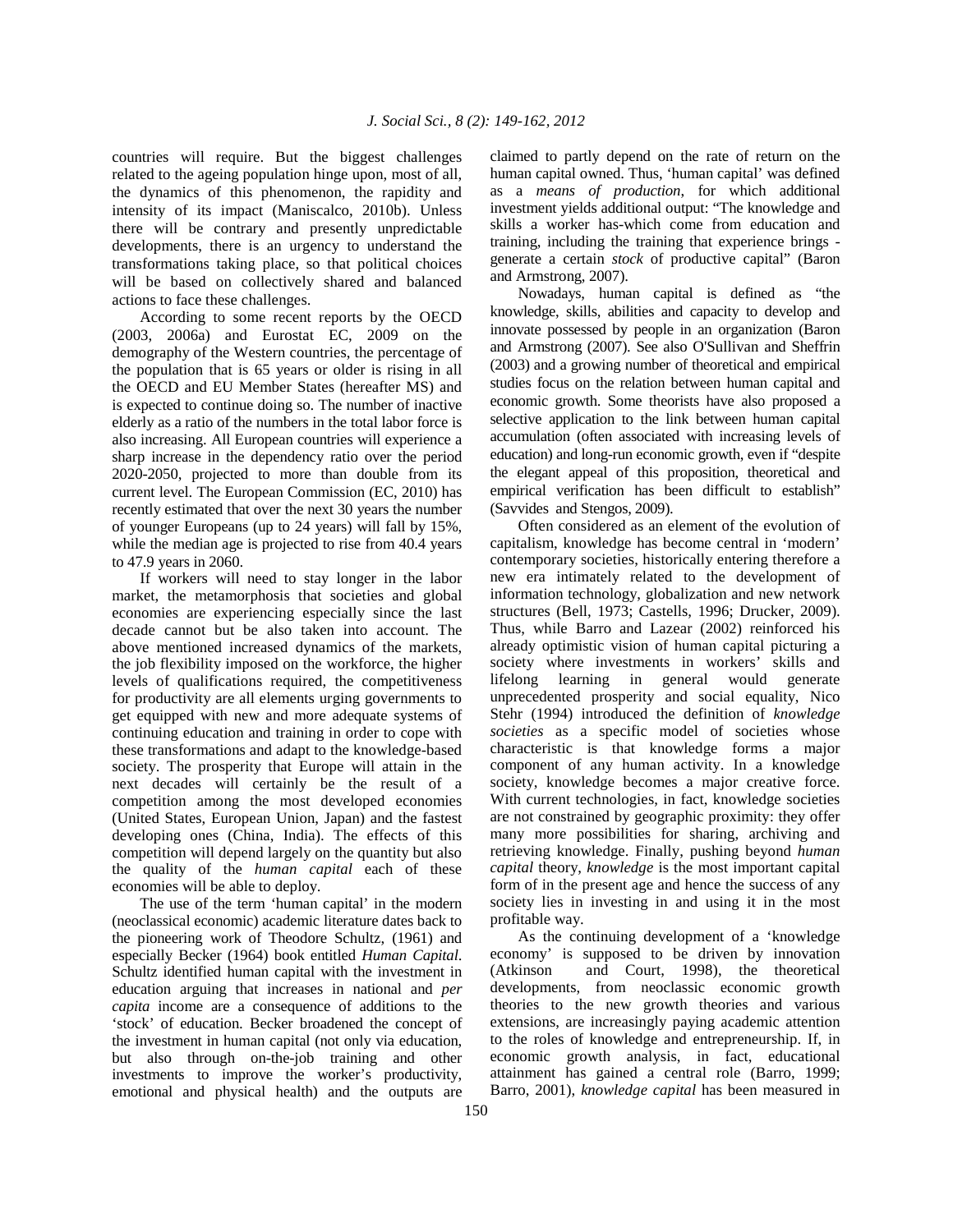most cases by research and development (R and D) indices or by college and graduate educational attainment, which often serves as an epicenter of innovation and R andD. Efforts to use graduate education attainment as a measure of knowledge capital remain however limited.

 Considering the investments in education for the workforce, statistics render a sobering picture: in the EU-27 the average levels of participation to lifelong learning by adults are rather modest (9.7% in 2007 and now even decreasing to 9.5% in 2010) (The objective fixed by the EU within the Lisbon process was to reach a participation rate of adult learners to lifelong learning of 12.5% by 2010. See EC (2008a) and EC (2010) while 40.4% of the adults between 55 and 64 years old have not reached a level of post-secondary education and for the people over 65 the average rate reaches 62% (EC, 2010). The aging population will certainly need to be accompanied by a new attitude of the policy makers in order to stimulate the involvement of the 'older adults' in continuing education and training paths, aiming at stimulating not only the quality of work and the productivity of the system, but also opportunities for the workforce to adapt skills and competences to the new markets' needs and obtaining new qualifications and higher levels of education that can help older workers to keep being competitive and express a full and active citizenship.

**Longitudinal background:** In 2000, when the EU launched the Lisbon agenda, the challenge was to stimulate innovation as a major route to reaching the goal of becoming the most dynamic and competitive knowledge-based economy in the world (EU, 2000). In May 5, 2003 the Council of the European Ministers of Education approved 5 Reference Levels of the European Performance (better known as "benchmarks") and a set of 29 indicators to monitor the effectiveness of the Lisbon strategy, a result of the political agreement based on a series of "adjustments" of the "second best" principle. The principle of the "second best" refers to what is the optimal policy when the true optimum (the first best) is unavailable due to constraints on policy choice. See Lipsey and Lancaster (1956) Since, the EC performed a detailed examination of the progress towards the 'Lisbon objectives' on a yearly basis. Comparative benchmarking has been identified by the OECD as the "basis for improvement", claiming that "it is only through such benchmarking that countries can understand relative strengths and weaknesses of their education systems and identify best practices and ways forward" (OECD, 2006b) and the participation to international testing and assessment often appeared to

be linked to efforts to reform educational systems at national level (Baker and LeTendre, 2005).

 Already three years after the official start, in 2003, the Commission declared that "the reform undertaken are not up to the challenges and their current pace will not enable the Union to attain the objectives set" (EC, 2003). Also the reports of the following two years came to similar conclusions (EC, 2004; 2005). In 2006, a study by the Centre for Economic Performance at the London School of Economics (LSE, 2006) confirmed that progress had been poor: the United States had significantly higher productivity than the European average; US GDP per hour was over 15% higher than Europe's; and US GDP per capita was over 30% higher. From the end of the Second World War until the mid-1990s, "Europe was catching up with US levels of productivity" but, since then, US productivity growth had been faster than in Europe (*ibid*, 1). Not to mention the rapidly raising economies of India and especially China. Another scientific paper published the very same year (Ertl, 2006), documented:

The slow progress regarding the Lisbon goals for education and training seems to indicate [...] that the impact of EU programmes and projects for educational provision in the Member States remains limited.

 In particular, the EU set the 'Lisbon target' of increasing research and development to 3% of GDP by 2010; although the numerical target for R and D seems to make little economic sense, it has been shown how the emphasis on innovation as a route to growth is relevant. Now, the cost of patenting in Europe was esteemed to be, in 2006, about five times the cost of patenting in the United States, while the brain drain from the EU to the United States-as a consequence of better research opportunities and higher wages-was still "a significant phenomenon" (LSE, 2006). Intelligibly, the Lisbon agenda's aim of reversing this trend by the fixed deadline had not materialized.

 Another target set in the framework of the Lisbon process was to foster the participation of adults, principal actors of this 'economic challenge', into lifelong learning. According to the 5th benchmark, adult learners continuing education were supposed to reach the rate of 12.5% by 2010. The data gathered by the EC in order to monitor the progress towards the Lisbon objectives in 2006 acknowledged that the participation rate was still under 10% and would "hardly increase significantly" in the following four years (EC, 2008a). Starting from 7.1% in 2000, it rose up to 9.6% in 2006, but then the growth slowed down and, in 2007, the percentage was still 9.7% (EC, 2008a).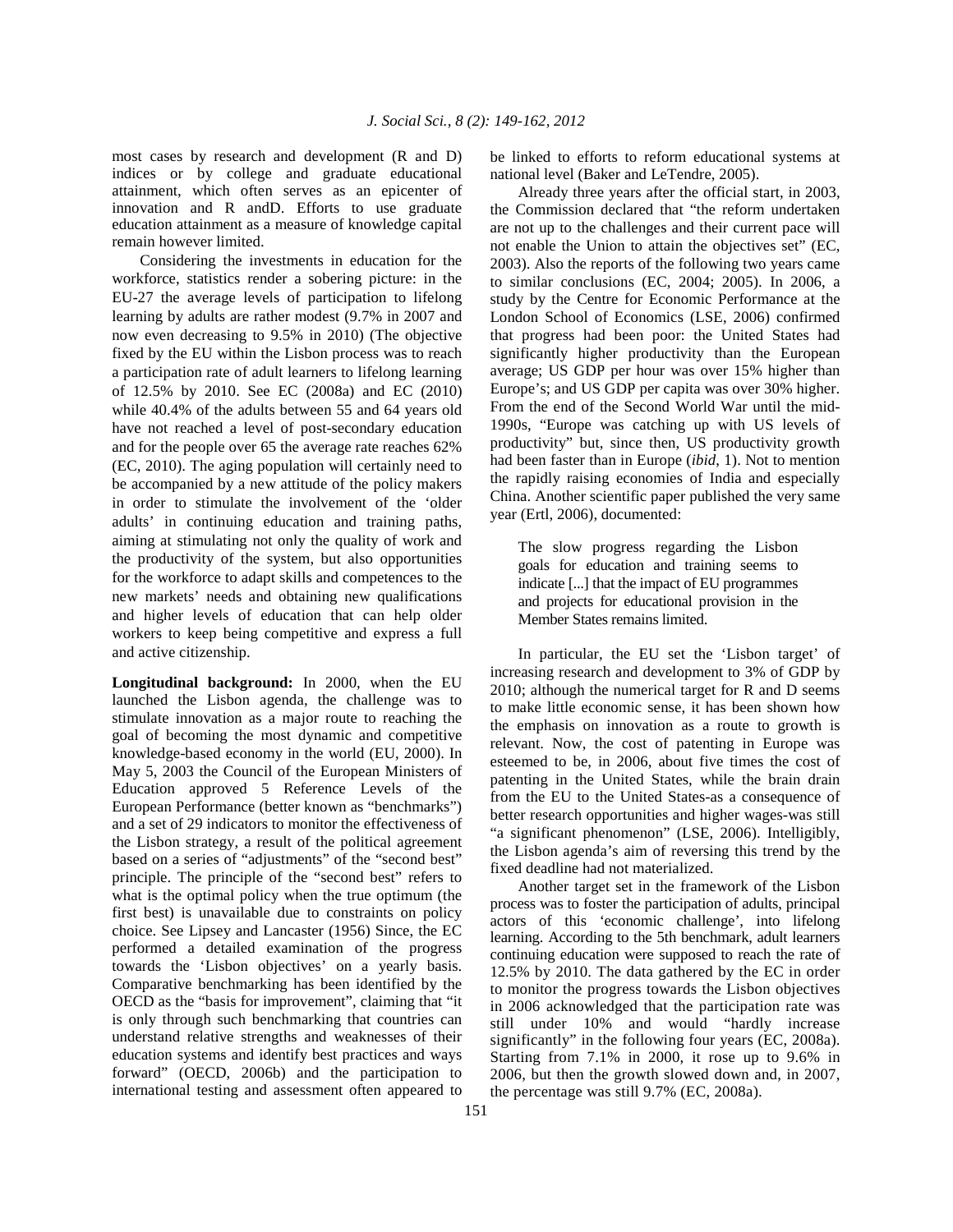A political debate on the fixed targets and benchmarks then occurred between the EU and the MS in order to establish whether they were realistic and, if so, what kind of difficulties the national governments encountered in implementing the European education policies. Several proposals of adjustments to be made in the EU policy for E andT and Lifelong Learning followed the reflection on the excessive ambitions of the Lisbon goals see EC (2008a): "Progress towards meeting the five benchmarks set for 2010 has been insufficient" (p. 13) and "most of the benchmarks that the Council set for 2010 will not be reached" (p. 3). One of these was "a new wave of EU initiatives in the field, sometimes updating or recycling activities that had not been successful in the past" (Ertl, 2006), such as working groups (often supported by "focus groups" composed by non-governmental experts), Peer Learning Activities (PLAs), regional meetings organized with a direct involvement of the country representatives, intergovernmental agreements and strengthen of thematic networking.

 2006 can unmistakably be considered a reference point, as the European Commission called on the MS to promote Adult Education (AE) and to place it firmly on their political agendas by adopting the October 2006 Communication It is never too late to learn (EC, 2006), setting out the general approach to needs and developments in the adult learning sector and through the September 2007 Communication *It is always good time to learn* (EC, 2007b), launching the Action Plan for Adult Learning (APAL). The Action Plan was intended to help removing the barriers that prevent adults from engaging in learning activities and to improve the quality and efficiency of the adult learning sector. Both Communications were afterwards reinforced by the 2008 Conclusions of the Council on Adult Learning (EU, 2008). The same year, in the sector of the AE, the European Commission decided to establish a Working Group on the implementation of the Action Plan on Adult Learning in order to provide and support the Commission's services with policy advice and assistance and with the clear mandate towards attaining the objectives set out in the work programmer.

 The activities of the working group were to be guided by the actions established in the APAL itself and by the actions proposed in the Council Conclusions and the Resolution of the European Parliament and supported by the secretariat of the group and five Focus Groups, centered around the five key actions contained in the Action Plan (Maniscalco, 2010a):

- Analyze effects of reforms in other educational sectors on adult learning;
- Improve the quality of provision
- Increase the possibilities to achieve at least one higher-level qualification ("one step up" principle)
- Speed up the process of assessing and recognizing non-formal and informal learning for disadvantaged groups
- Improve the monitoring of the adult learning sector

 On the other hand, studies showing that the labor market was becoming more and more demanding for the workers in terms of increased labor market's flexibility, dynamics and high-qualification job rate (EC, 2007a), but also in the perspective of "anticipating and matching labour market and skills needs", the Council of the EU adopted a Resolution focusing on the New Skills for the New Jobs (EU, 2007), in order to better attain a better balance between the workers' skills and competences and the needs of the modern economy. This way, the EU launched a parallel "political stream" whose target were also, indeed, adults.

 To summarize, the main elements that have determined specific education policies for adult learners by the EU are, first of all, the demographic challenge of the European ageing population, but also the role played by socioeconomic theories such as human capital and knowledge societies. The first theory influenced substantially the launch of the European Commission's Action Plan for Adult Learning, the second is the background for the EU Key Competences for Lifelong Learning Recommendation (EU, 2006b) and the New Skills for New Jobs policy statements (EU, 2007; EC, 2008b; EC, 2008c).

 In the "Overview of the Adult Skill's issue on the European Agenda" (EC, 2010), the European Commission underlined that:

The concept of lifelong learning within a *knowledge-based society*, resulting from various societal changes which have progressively emerged in the EU has<br>reinforced this necessity [for AE]. reinforced this necessity [for AE]. Significantly, the need to support the adult population in developing and updating individual competences throughout their lives is clearly emphasized in several policy documents at the EU level. The Recommendation of the European Parliament and the Council on "Key Competences for Lifelong Learning" and the Council Conclusions on the Action Plan on Adult Learning "It is always a good time to learn" constitute the main reference tools to support policy makers, education and training providers, employers and learners in the Member States to help education and training systems ensure the development of these competences.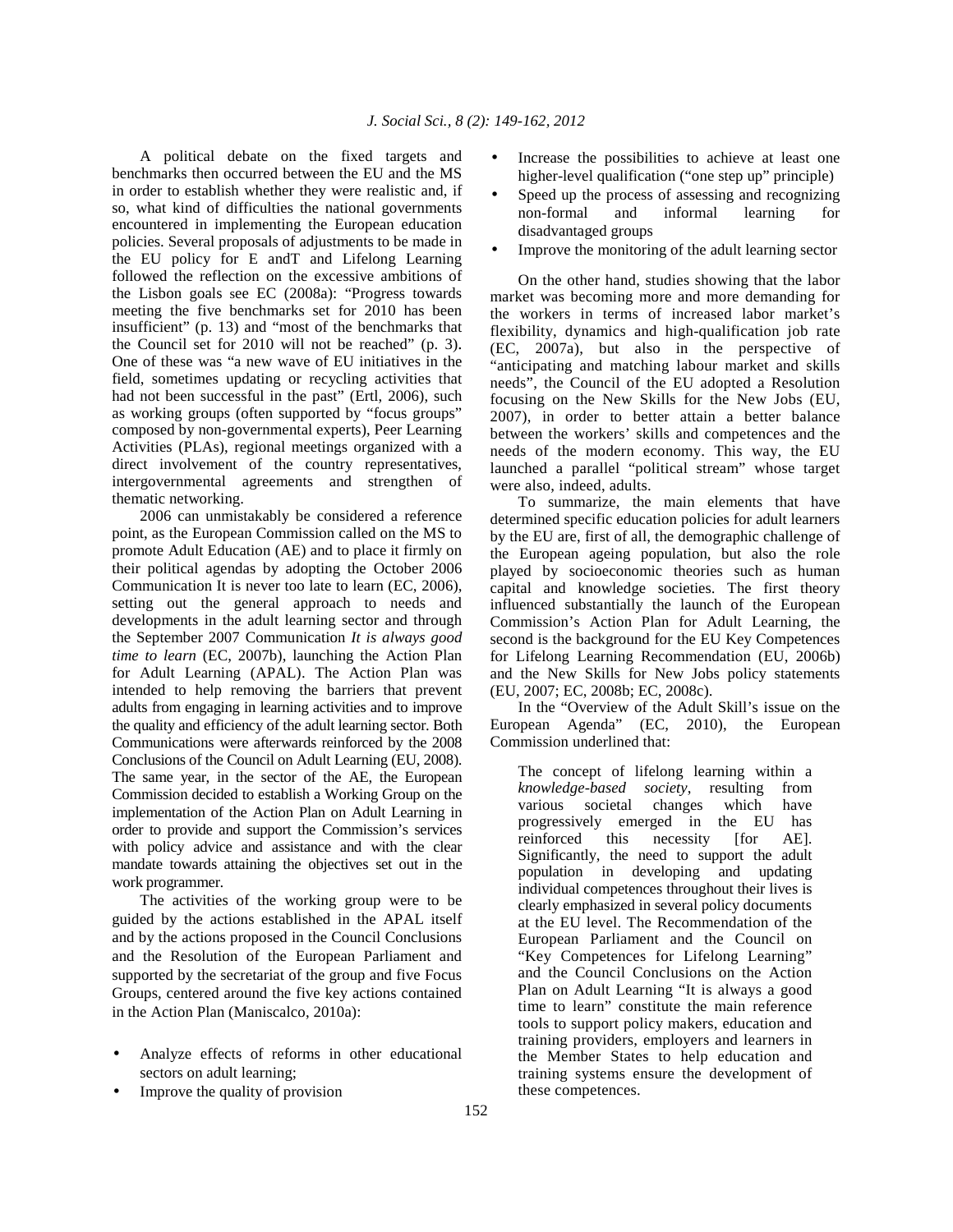If the EC claimed that "the importance of these competences is clearly stated in the Action Plan on Adult Learning", it nevertheless admitted that "though interdependent, the emphasis is primarily laid on the development and mastering of literacy and numeracy usually qualified as basic skills" (*ibid*, 27). The deliberations made in relation with the influence of human capital and other HR and organizational theories on lifelong learning and AE are particularly enlightening when applied to the skills and competences for lifelong and adult learning, often considered as "biographical competencies which individuals require in order to manage their learning *careers* and participation in lifelong learning" (Hake, 1999).

## **MATERIALS AND METHODS**

 I argue that, in the same way the EU defines *adult learner* as "25-64 years old persons *of working age*" (EC, 2010), *adult skills* are typically linked - also in the European Commission's exercises and policy documents, as it will soon be shown - to the professional environments and correlated to work skills. The question I am discussing in the next paragraph tries to find out, by means of content analysis and through critical review of the relevant literature, whether and to what extent the EU is shaping the adult learners' upskilling giving more emphasis to basic/hard skills in order to train people to cope with the global economy rather than taking into account core/soft skills for its citizens in the scope of binding economic cohesion with social cohesion, one pillar of the EU political mainstreaming together with employment and economic growth (Adnett, 2001), as exemplified by Title XIV of the Maastricht Treaty.

**Rationale and analysis:** Nowadays, the ability to communicate, influence people, motivate and delegate, to work in teams and deal with differences, multiculturalism and diversity is needed more than ever and also expresses a proactive citizenship (Maniscalco, 2008). According to Murnane and Levy (1996), "in today's competitive economy […] firms search for applicants with the New Basic Skills, the mix of hard and soft skills that all high-wage employers now require". Also the Organisation for Economic Co-Operation and Development (OECD) refers to Autor *et al*. (2003) when arguing that the "technological change (in particular computerization) has made problem solving and complex communication skills much more important in the labour market" OECD, 2009.

 In 1955, the Harvard Business Review published an article by Katz (1955) entitled *Skills of an effective* 

*administrator*. This article, as Peterson and Fleet (2004) point out, is nowadays considered a classic work on managerial skills "Examining principles of management textbooks can demonstrate another example of Katz's profound impact on the management field. A total of 15 principles books published in the mid-1980s and another 15 textbooks published more recently were examined (some are actually more recent editions of the earlier texts). […] Textbooks and their authors seem to come and go. However, Katz seems to remain. Over this 20-year period, ten of the 15 books have gone out of print and been replaced by new books and new authors. However, Katz still appears in 80% of the books. When Katz is not mentioned, the importance of managerial skills is still discussed but in a more generic manner. Katz's work was specifically referenced by almost all of the early works and by most of the more recent books" (Peterson and Fleet, 2004). Katz argued that an executive's traits or personality characteristics are not important, but what the executive can accomplish. More specifically, he said that it is a set of *core skills*, which are employed by managers in pursuit of organizational objectives, that is important. According to him, what a manager can accomplish is based on the skills that the he/she possesses, where skill is defined the "ability either to perform some specific behavioral task or the ability to perform some specific cognitive process that is functionally related to some particular task" (*ibid*). In his thesis a *skill* is conceived as comprising three components:

- The existence of a domain-specific *knowledge base*
- A *method* for accessing this knowledge base; and
- The ability to *enact* a set of behaviors or cognitions using the retrieved knowledge to *perform* the given task

 The disambiguation of the terminology is not straightforward, though. Mulder *et al*. (2007) analyze "the lack of a coherent definition of the concept of competence, the lack of a one-to-one relationship between competence and performance, the misled notion that employing the concept of competence decreases the value of knowledge, the difficulties of designing competence-based educational principles at the curriculum and instruction levels, the underestimation of the organizational consequences of competence-based education and the many problems in the field of competence assessment" in most European countries. In their research Knowledge, skills, competence: European Divergences in Vocational Education and Training (VET), Brockmann *et al*. (2008) also observe:

The analysis reveals the distinct understandings and meanings of outwardly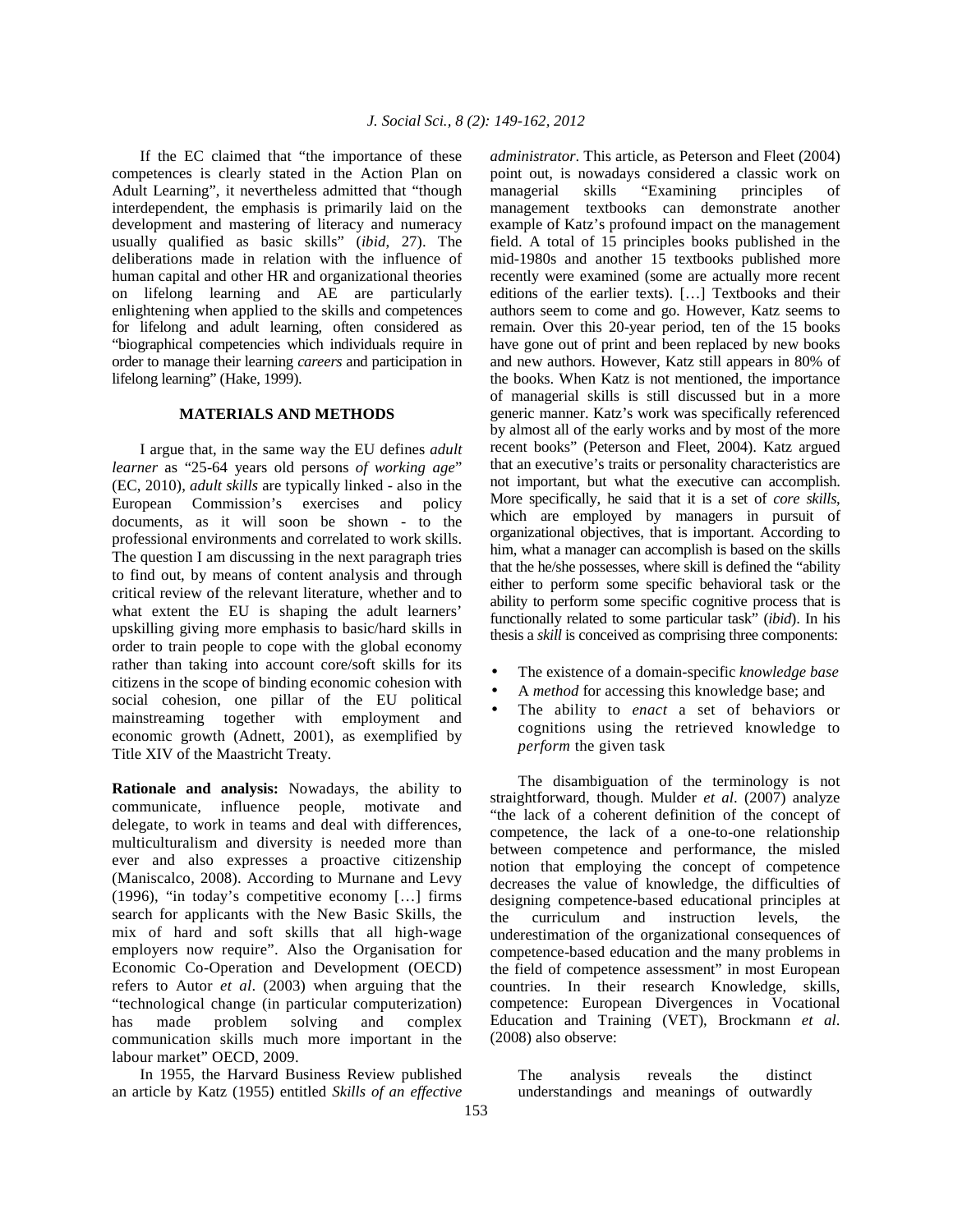similar terms. These meanings are deeply rooted in the countries' institutional structures and labour processes and still inform national debates and policies today. […] There is a need to develop transnational categories that take into account the social construction of terms such as 'skills' and 'qualifications'.

 CEDEFOP 2000 (an agency of the EU for VET), proposed a first comprehensive terminological set of definitions which was intended to take more into account managerial-organizational and educational research developments. The following glossary-table (Descy and Tessaring, 2001) is certainly an important attempt to conceptualize terms such as *skill* and *competence*, but still containing ambiguities and crossdefinitions (skills defined as knowledge or experience, competence as capacity to use "know-how, skills, qualifications or knowledge") and still borrowing a big deal from the corporate sector:

- Skill: the relevant knowledge and experience needed to perform a specific task or job and/or the product of education, training and experience which, together with relevant know-how, is characteristic of technical knowledge
- Competence: the proven and individual capacity to use know-how, skills, qualifications or knowledge in order to meet both familiar and evolving occupational situations and requirements
- Generic skills: the skills that support lifelong learning, including not only literacy and numeracy (i.e., basic skills), but also communication skills, problem-solving skills, team-working skills, decision-making skills, creative thinking, computer skills and continuous learning skills
- Transferable competences: the competences individuals have which are also relevant to jobs and occupations others than the ones they currently have or have recently had
- Key/core competences: the sets of skills which are complementary to basic and generic skills and which enable individuals to acquire new qualifications more easily, to adapt to changing technological or organizational contexts and/or to achieve mobility on the labour market, including by means of career development

 In another study that CEDEFOP assigned by call for tender to the Groupe ESC Toulouse of the Centre for European Research on Employment and Human Resources (CEDEFOP, 2006a; 2006b), a wide scientific review on the issue further enlarged the previous formulations and even a new theoretical 'prototype' was introduced in order to solve the incoherence and fragmentation of the existing terminology, called

"Unified typology of Knowledge, Skills and Competence". Indeed keeping an eye on the mandate of bridging the academic research and the HR literature with the last EU policy documents on competence, skills, qualifications and recognition/validation of previous learning First of all the European Credit Transfer System (ECTS), then the more recent European Credit Transfer System for VET (ECVET) and the European Qualification Framework (EQF), it well reflects the main trends in the scientific studies on Knowledge, Skills and Attitudes (KSA) which are more and more often using holistic approaches to the definition of competence (Gonczi, 1994; Tovey, 1993; Engle *et al*., 2001; Hager, 1994), aiming at "combining knowledge, skills and attitudes" (CEDEFOP, 2006b).

 The "decision to retain 'knowledge, skills and competences' (KSCs) as a unified statement" did not mean, for the researchers of the ESC Group, to simplify as a result of the incorporation of the "metacompetences within the social competences category". They explained: "the problem with using the term KSCs is that without further qualification, the term competence alone is too broad. [...] Using the term competence as a short-hand for social competence is potentially problematic because the term is most commonly used as a general term for demonstrating requisite knowledge and skills as well as appropriate behaviour in a work context. We therefore strongly recommend that in the interests of analytical precision, ECVET adopts the terminology of cognitive competence, functional competence and social competence" (*ibid*).

 The above mentioned research had been "launched by the European Commission and CEDEFOP to support the work of the Copenhagen Process' technical working group" (CEDEFOP, 2006b) and carried out under the umbrella of the EU quest for scientific legitimacy to feed the educational policy making process with theoretical, conceptual and empirical grounds. Despite such 'quality products' within the EU satellite agencies' cosmos, the reference document in Europe for the orientation and definition of the national skills and competences-based learning curricula, established in 2006 as well by the European Commission through a Recommendation on the *Key Competences for lifelong learning* (EU, 2006b) The Reference Framework sets out eight key competences: Communication in the mother tongue; Communication in foreign languages; Mathematical competence and basic competences in science and technology; Digital competence; Learning to learn; Social and civic competences; Sense of initiative and entrepreneurship and Cultural awareness and expression, was then criticized two years later by the very same agency of the EU who was in charge to provide legitimation to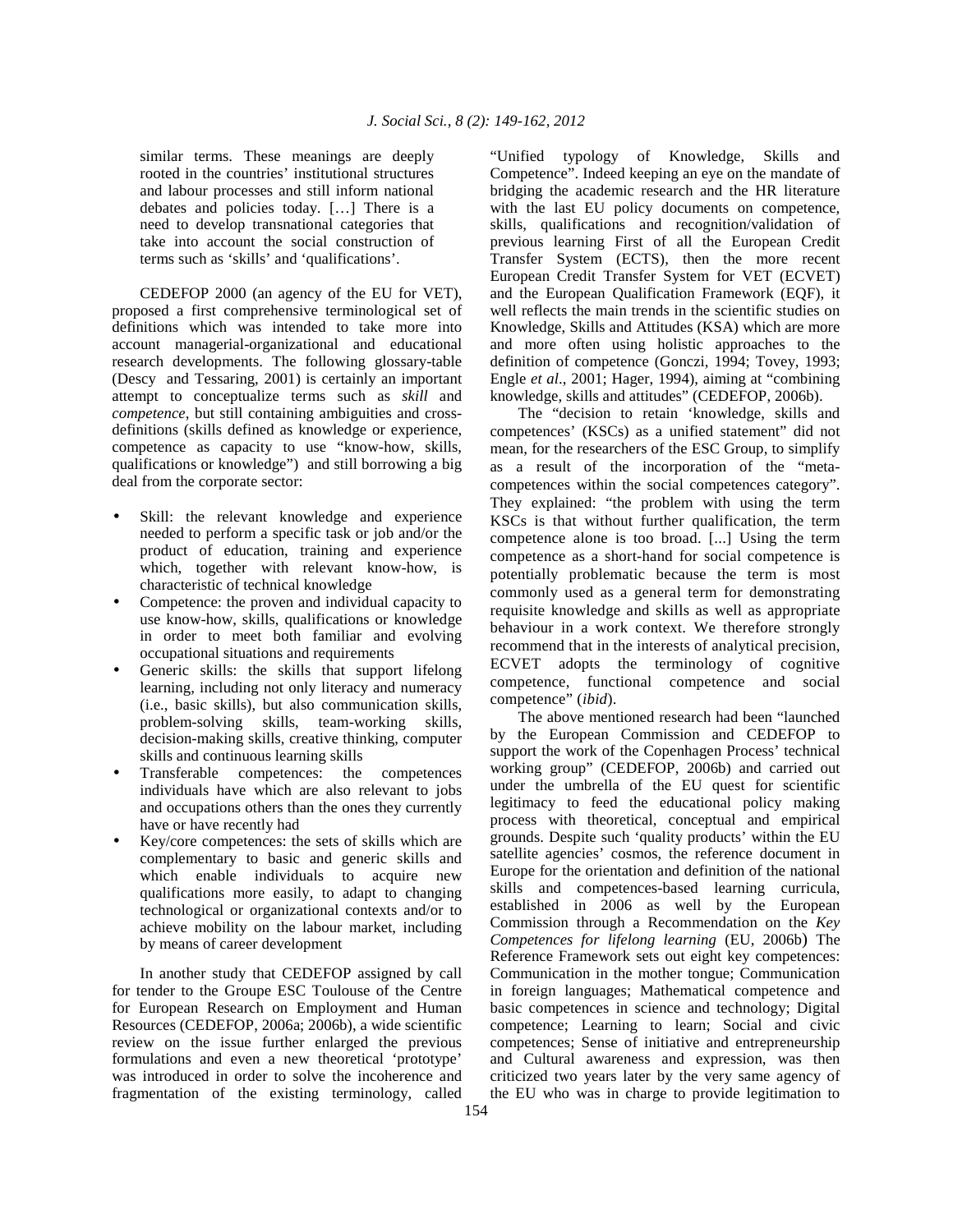that process. Hence, CEDEFOP (2008a) stresses on the fact that the 'key competences' are a mixture of "cognitive competences" (providing the example of mathematics), "cross-curricular" competences (e.g., learning to learn, social and civic competences) and "underpinning transversal competences" (e.g., critical thinking, creativity, initiative, problem-solving, decision taking and constructive management of feelings) and finally categorizes them as only partially based "on a theoretical or research formulation", otherwise "based on negotiation between stakeholders" (namely the Member States), either just "borrowed/adapted from elsewhere" (e.g., the 2002- 2005 OECD's De.Se.Co. project for the "Definition and Selection of Competencies" (OECD, 2005), probably the best scientific-based project on competences thus far, released one year before and addressing specifically the education policy-makers).

 In 2009, as a result of a new call by the EC Directorate General for Education and Culture, another survey for the assessment of the *Key Competences* EU policy statement was published. The Centre for Social and Economic Research of Warsaw, who carried out the study, reported (CASE, 2009):

 The Recommendation of the European Parliament and of the Council on *Key competences for lifelong learning* defines key competences as comprising knowledge, skills and attitudes. The policies of most EU Member States refer explicitly, or at least implicitly, to knowledge, skills and attitudes in their curriculum frameworks. However, whilst the stated aims of assessments may refer to competence, in practice assessed learning outcomes less frequently include attitudes than knowledge and skills.

 In the Recommendation, in fact, competences are defined as "a combination of knowledge, skills and attitudes appropriate to the context" (EU, 2006b), basically endorsing the 2005 theoretical proposal of the ESC Group but simplifying it and dispersing its theoretical formulation's articulation and complexity, thus distancing from the rigorous scientific 'evidence raising' previously undertaken in the legitimation phase.

 In educational systems ruled by "binary logic" (Sloan, 2006) where knowledge is true or false and increasingly comes to be identified as what is expressed or described by language (Gustafsson, 2002), where learning outcomes are right or wrong and where the 'objective' tests of the OECD measuring standardized knowledge have the power to orientate the political decisions of the Western countries' education systems (Kamens and McNeely, 2010), where only a limited portion of the human's intelligence range is then valorized, 'transversal' and soft skills are rarely taken into the account in the national curricula. They are left

out simply because they are not suitable learning outcomes for an objective, standardized assessment, especially if they are not inscribed in a clear, intelligible and well structured scientific framework (Sekerak and Sveda, 2008). In its survey on the *Key Competencies* published in 2002, even Eurydice (also an EC network, linked to the D.G. EAC) noticed: "it is only possible to testify to an individual's *potential* to develop these competencies. Faced with such difficulties, exams tend to concentrate on the testing of knowledge as a much easier measure of what pupils have achieved" (Eurydice, 2002).

 A comparison with other competence frameworks of reference discloses that the lack of operational paradigmatic ramification of the 2006 statement on the Key Competences could be another obstacle the EU countries have to face in implementing it (CASE, 2009):

For example, the EQF refers to knowledge, skills and competences across eight levels, while the key competences for lifelong learning refer to knowledge, skills and attitudes and are *not* identified at different levels; the Council of Europe language framework is competence-based, widely used and contains at present six levels.

 The modest implementation of the European policies on adult skills and AE in general also seem to be connected to the fact that education, being one critical area of the nation states' sovereignty, does not fall within the exclusive competence of the EU and the European cooperation in this field - based on Articles 126 and 127 of the Maastricht Treaty on the European Union signed in 1992 (149 and 150 in the Amsterdam Treaty of 1997) - is subject to the *subsidiarity* principle contained in Articles 3b and 5 respectively, i.e., support measures Art. 126 (general education): "The Community shall contribute to the development of quality education by encouraging cooperation between Member States and, if necessary, by supporting and supplementing their action" and Art. 127 (VET): "The Community shall implement a vocational training policy which shall support and supplement the action of the Member States" strictly limited to areas in which the Community's intervention is authorized explicitly and "only if and in so far as the objectives of the proposed action cannot be sufficiently achieved by the Member States and can therefore [...] be better achieved by the Community" (Art. 3b).

 Hubert Ertl (2006) highlights that "both articles are similarly structured and extremely cautiously formulated" by reason of the principles of *cultural autonomy* (Art. 128) that emphasize the full respect of the "national and regional diversity", therefore leaving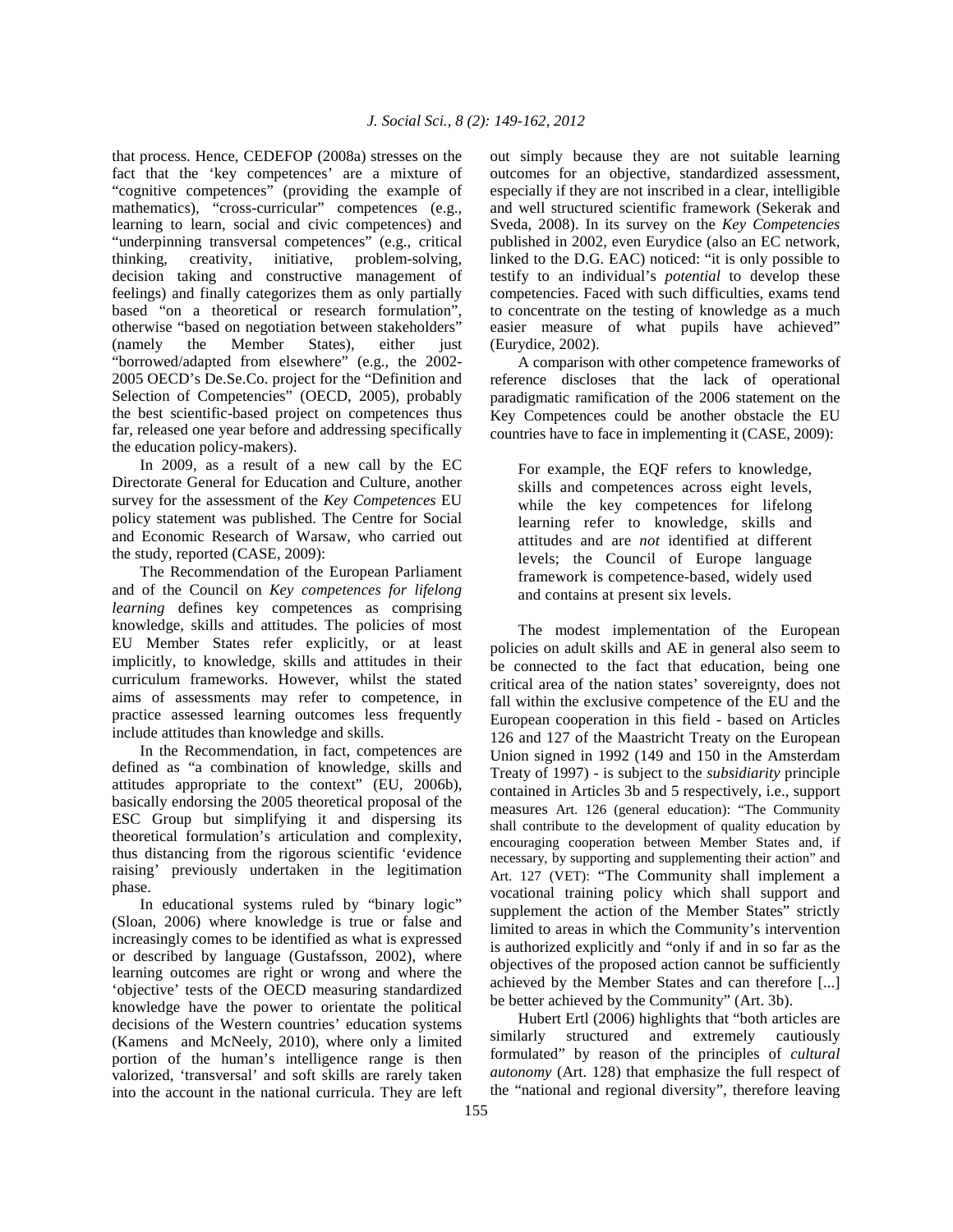full responsibility to the MS in relation to the organization of own educational systems and design of learning curricula (Spada, 2008).

 The non-compulsoriness allows a variable flexibility with regard to the common objectives, calibrated on levels of trust/endorsement, or distrust/disaffection, of 'being in Europe'. And, regrettably, the elements of distrust and disaffection seem to be dominant in the present conjuncture. Not by chance, in the European Education Council of February 2009, some of the founding members of the EU such as Germany and the Netherlands have joined the front of the 'Eurosceptics', expressing a clear opposition to the establishment of new indicators proposed by the European Commission in order to provide some added value by measuring the progress in specific arenas (mobility, occupation, languages, pre-primary education, investments in higher education). [...] The enthusiasm of Lisbon seems to run aground on the threshold of year 2010 and call into question even the prospects of revitalizing the co-operation Own translation.

 The "conjuncture" Giunta La Spada refers to has, of course, much to do with the global economic turndown across the 2008-2009 period. It is understandable, in this light, that the EC's 'support measures', in the education field concentrate mainly on VET and mobility programmes, as free mobility of the European citizens and consequently of the European *workers* as means of production too, is one of the requisites for the European economic integration process, from the Single Market to the Economic Community, to a European Economic and Monetary Union. Moreover, "the pressures of the ongoing process of economic integration were used by the Commission to justify increasing financial incentives for the coordination of national policies in education and training" while, nonetheless, "the extended and more integrated EU activities still had limited impact on national systems" (Ertl, 2006).

 The above views can be exemplified through the EU "financial incentives" and investments in AE. Most of EU funding for this sector comes to the European beneficiaries, as a return of the national contributions, from the European Social Fund (ESF) and especially from *Grundtvig*, the sectorial subprogramme for adult learners of the European *Lifelong Learning Programme* (which comprises the *Erasmus*, *Comenius* and *Leonardo da Vinci* subprogrammes, as well as the *Study Visits*, basically focusing on mobility of learners and staff). Having said that, is it not incongruous that Grundtvig still holds, in relation to the whole budget for the LLP 2007-2013, a negligible share of 4% (EU, 2006a)? This of course tells a lot about the overall impact of this measure.

 The adult learning sector is also strongly affected by an important heterogeneity: the provision of AE in the European MS covers a wide range of structures, priorities, learning contents, organizational forms, delivery methods, durations and learning outcomes. In particular, the opportunities for integrated learning trajectories are certainly affected by the strong decentralization and fragmentation of the competences and responsibilities in this domain at different levels: often several ministries involved (Ministry of Education, Ministry of Labor,), in-house or external governmental bodies, Regions/Länder, Provinces/Departments, municipalities, independent AE institutions and so on. On a regional level, for example, there is a strong involvement of employers and social partners, even though workplace and community learning still generally need to be promoted and reinforced with Rinne *et al*. (2007):

While the demand for traditional programmes of folk or liberal education was satured by comprehensive systems of primary and (lower) secondary education by the 1970s, the field became dominated by other forms of adult education-like vocational training, human resource development and academic (encyclopaedic) education. [...] Adult education has become more a component in the fragmented world of education than an independent form of education itself.

 At the political tables within the EU comitology, next to the governmental delegates sit also a few representatives of the associations (e.g., EAEA, BusinessEurope), the unions (UEAPME) and the relevant agencies of the EU (CEDEFOP, ETF). Nevertheless, despite the strong effort the European Commission is undertaking in order to create a European framework for AE involving also the third sector and the corporations (responsible for the biggest share of the AE provision), the top-down approach is not very well describing what is happening in the reality. When a competence overlap engenders a responsibility deadlock, the institutional gap is normally filled at a lower level. In the adult learning sector, a number of actors have produced a large offer of AE provision, some of excellent quality, some other poorer. Through the different initiatives set up by the European Commission (working groups, peer-learning activities, transfer of innovation, guidelines and work programmes to achieve common goals, periodic monitoring,), that express the 'liturgy' of the *Open Method of Coordination* (OMC), this know-how, the good (or bad) practices are supposed to shift from the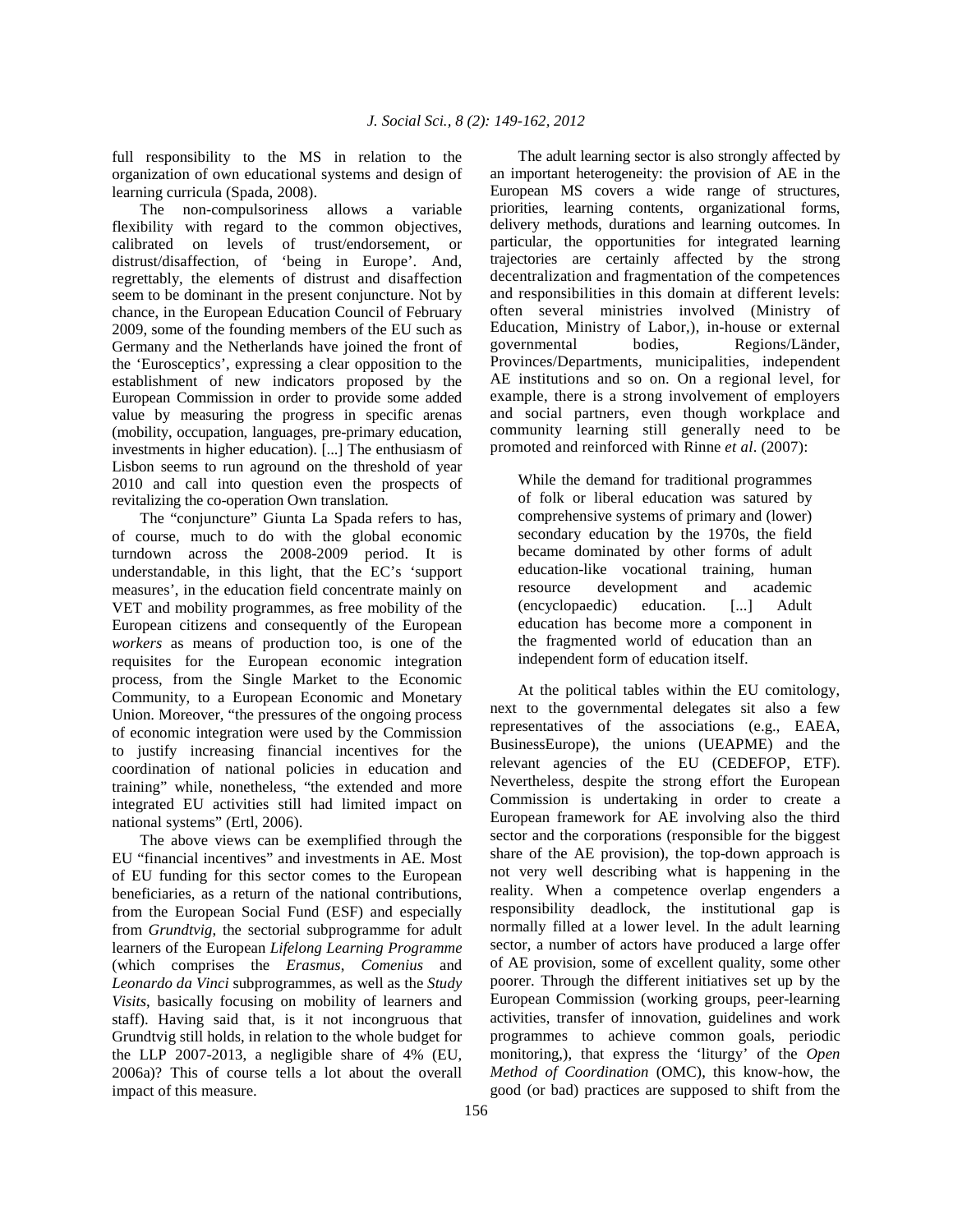ground to a higher level in order give the policy-makers knowledge, resources and tools to implement more systemic measures on a beneficiaries' needs basis (Maniscalco, 2010a).

 This process could be successful, to some extent, because it is "largely depoliticised, with the OMC providing a managed consensus over the aims of the sector and the means of achieving them, as opposed to highly politicised national education debates" (Kallo *et al*., 2006). But the limits of the OMC as instrument chosen by the EU for the implementation of the Lisbon agenda derives from a paradox that Roger Dale explains in these terms (Dale and Robertson, 2009):

The complexities of the OMC expose the limitations of 'implementation' as a means of conceiving of the 'policy process', where a policy is devised by groups legitimated to do that and 'implemented' in a polity through the capacities of a governing body with legitimate authority and sovereignty. None of these features is found in the OMC and approaching it and seeing it as a form of implementation in this 'traditional' sense is somewhat misleading.

 On the other hand, citizenship education (e.g., the "social and civic competences" included in the mentioned 2006 Recommendation on the Key Competences for Lifelong Learning) is perhaps the most politically sensitive and controversial part of the OMC in education due to its significant role in forging and maintaining the national identities (Naval *et al*., 2002; Keating *et al*., 2009). The fact that, especially in the last decade, supranational policies by the UNESCO, the Council of Europe and the EU in particular aim at dissociating citizenship from nationality (Soysal, 1994; Dale, 1999) is provoking in the European governments a certain caution in endorsing them, rightly because of the link existing between national sovereignty, citizenship and education and the fact that education used to lie under the indisputable control of the nationstates (Holmarsdottir and O'Dowd, 2009; Coulby and Zambeta, 2012).

#### **RESULTS AND DISCUSSION**

 As shown, the skill development for adult learners in the EU education policies is meant to be influenced by the 2006 statement on the Key Competencies for lifelong learning as a red thread linking the general/compulsory education with the second chance and continuing education and training. This should impact, in the European perspective, the major arena which falls more strictly under the umbrella of the EU direct competence: the labor market supply and economic growth of the Union. Even in the EC surveys supporting the education policies it is not hard to find traces of such consequentiality (CASE, 2009):

Identifying key competence development as a prime objective for schools links closely with the New Skills New Jobs agenda and therefore with strategies for using skills development to enable Europe to emerge successfully from the present economic crisis.

 Especially under the impulse of the OECD policy on adult learning (OECD, 1995; 2003; Roseveare, 1996 and OECD, 2006a *Live longer, work longer* statements, to mention a few) as well as the De.Se.Co. project and its 'practical' implementation tool, the PIAAC In the De.Se.Co project's final report, the editors suggest a model for levels of *performance*, based on approaches to reduce discrepancies between the competence (which "cannot be observed directly") and its outcomes by using real-life situations simulations (as in the PISA-Programme for International Student Assessment and in the ALL-Adult Literacy and Life Skills survey). At the same time, they warn on the "complex nature of competence", as it depends in large measure on the context. The PIAAC (Programme for the International Assessment of Adult Competencies), not surprisingly, takes into account merely basic/hard skills (literacy, numeracy, workplace and ICT skills), a much smaller set of competences to evaluate than the De.Se.Co. formulation. This is the result, again, of the political compromise on one side and, on the other side, of the difficulties in establishing objective parameters of evaluation whose outcomes, like the PISA tests, can be easily sold to the OECD Member States while using it for "soft policy" to influence them at the same time (Kallo and Rinne, 2006), the EU has invested substantially, in the last years, on the strengthening of the work skills too, but neglected an important dimension of the peoples' skills upgrading, which is strictly connected to the European active citizenship. From the APAL, aiming at increasing the participation of adult learners in *all forms* of lifelong learning (including non-formal, popular and liberal education), the EU AE policy evolution led to the *Key Competences for Lifelong Learning* (in line with the more 'humanistic' tradition of lifelong learning set by the UNESCO, 1970s (Faure, 1972) and finally to the *New skills for the New jobs*, which means-in practical terms-prioritizing the matching of the labor market's skill needs (CEDEFOP, 2008b; 2008c) in order to cope with its performativity and competitiveness.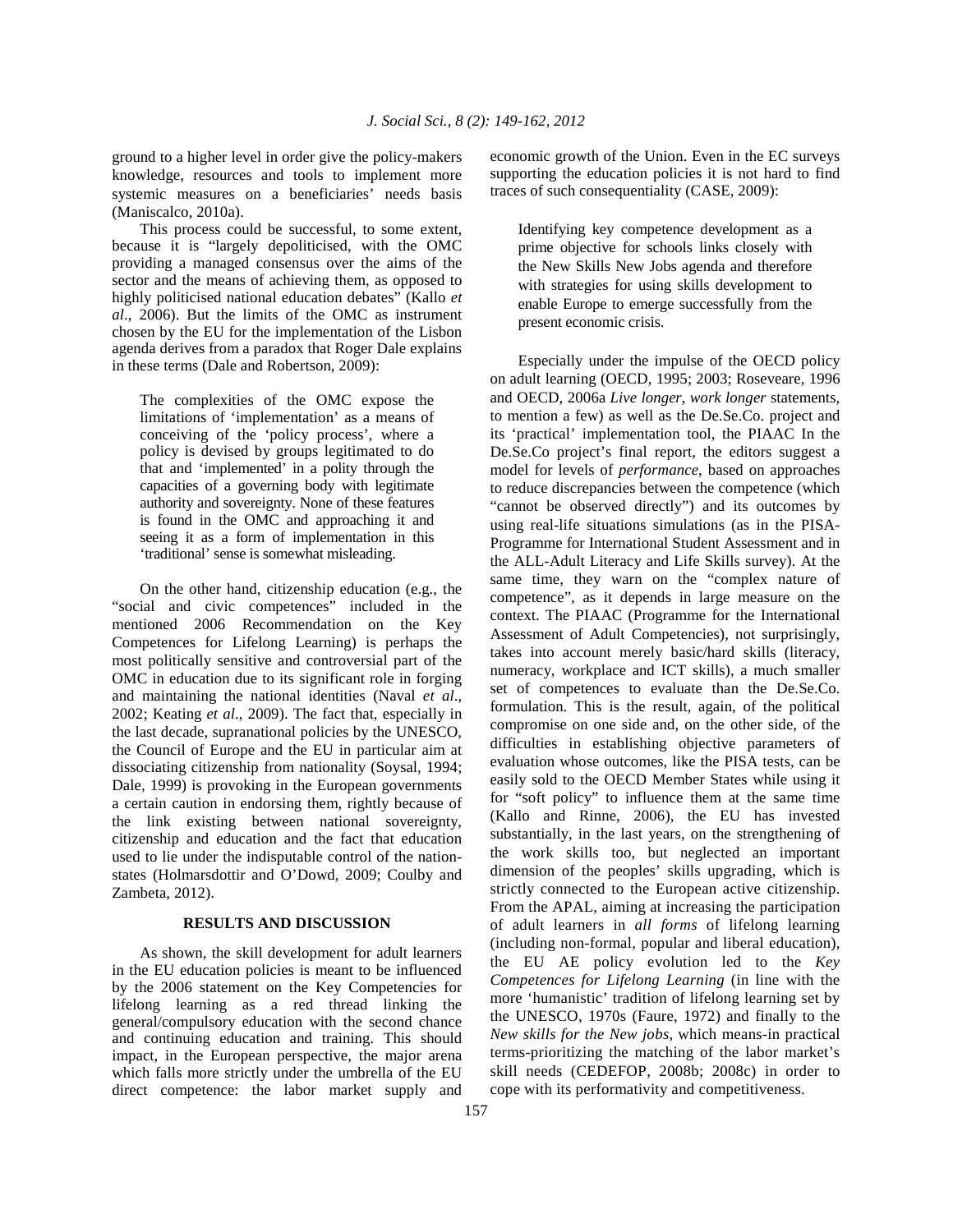As a matter of fact, the policy stream of the Adult Learning Action Plan, administered by the DG Education and Culture, does not link very well with the other EC policy stream of the *New skills for New Jobs*, launched by the DG Employment with the involvement of the ESF. While the first has an 'expost' approach to the problems correlated with the adult learning sector, from the validation of previous non-formal and informal learning undertaken by the workers to the improvement of the effectiveness of the MS' AE systems, the second has an 'ex-ante' approach, aiming at anticipating the future market's skill needs (CEDEFOP, 2009):

The European Commission in its Communication of 26 November 2008 New Skills for New Jobs: Better Matching and Anticipating Labour Market Needs, which is closely linked to the package of measures for growth and jobs and which complements the European Economic Recovery Plan, proposed a series of actions to match skills with vacancies, organise skills assessments on a permanent basis, pool the efforts of Member States and other international organisations and develop better information on future needs. The New Skills for New Jobs agenda aims to improve monitoring of short-term trends and to develop tools for better matching of skills and job vacancies on the European labour market, including better information on needs in the EU in the medium and long term, with regularly updated projections of future labour market trends (done by CEDEFOP) and analysis of skills needs by sector. Moreover, the Commission will help Member States and regions and all actors involved in upgrading and matching skills by mobilising existing Community policies and funds, especially the European Social Fund.

 Considered then a major "socioeconomic challenge", the skill mismatch in future labor markets is described by CEDEFOP as "both a complex and a pervasive problem in Europe", because "given the trends towards increasing skill requirements in all sectors and occupations, there are concerns about potential mismatches between labour force education and skill levels on the one hand and job requirements in the labour market on the other" (CEDEFOP, 2009). This is why, according to the EU agency, "more research on these issues can provide policy-makers with valuable insights into shaping and implementing innovative policies and measures aimed at preventing or addressing skill mismatch problems. CEDEFOP

intends to update its forecasts every two years, starting in 2009" (*ibid*). The background for the involvement of CEDEFOP in the monitoring of the skill mismatch in Europe, started in the early 2000s (CEDEFOP, 2003; 2004), lays in the Conclusions on the New Skills for New Jobs-Anticipating and matching labour market and skills needs, 2930th Employment, Social Policy, Health and Consumer Affairs Council Meeting of 9 March 2009 in Brussels, where the Council of the EU established "a regular assessment of long-term supply and skills needs, by harnessing existing resources and, in particular, CEDEFOP, Eurofound and European Training Foundation".

 Antonio Giunta La Spada noticed this turning point already in 2008 (Spada, 2008):

As occupation and work are vital, today as in the past, the issue of the common market is directly correlated with the principles of freedom of movement and relocation [of workers] and the auspices of common policy for Vocational Education and Training (VET). This is why-and the statement on the *New Skills for New Jobs* is a significant example-VET will advance much faster than the education sector, towards stronger forms of integration Own translation.

 Referring to the EC's white paper *Teaching and Learning: Towards the learning society* of 1991, whose objective was "to help Europe move towards the knowledge-based society as a necessary step in economic and social progress", Merricks (2001) points out that, if the solution proposed was to strengthen and promote *active citizenship* and *employability*, the very limit was the "tension between the two elements" Tuckett (1997) and Watson and Taylor (1998) in terms of political consensus but also accountability:

The 'vocational' aspect could be justified in terms of pragmatic economic need, but notions of knowledge designed to create more democratic or informed society are rather more difficult to justify, especially since even ideas about 'citizenship' have historically embraced very different views. In practice, this problem was dealt with within the EU by concentrating on vocational training initiatives.

 With Ertl's words, "the discourse on the concept of economic competitiveness has changed the formulation of new EU policies in education and training, exemplified by a strong emphasis on educational indicators, benchmarks and quality controls" (Ertl, 2006), that he labels as "intergovernmental extension of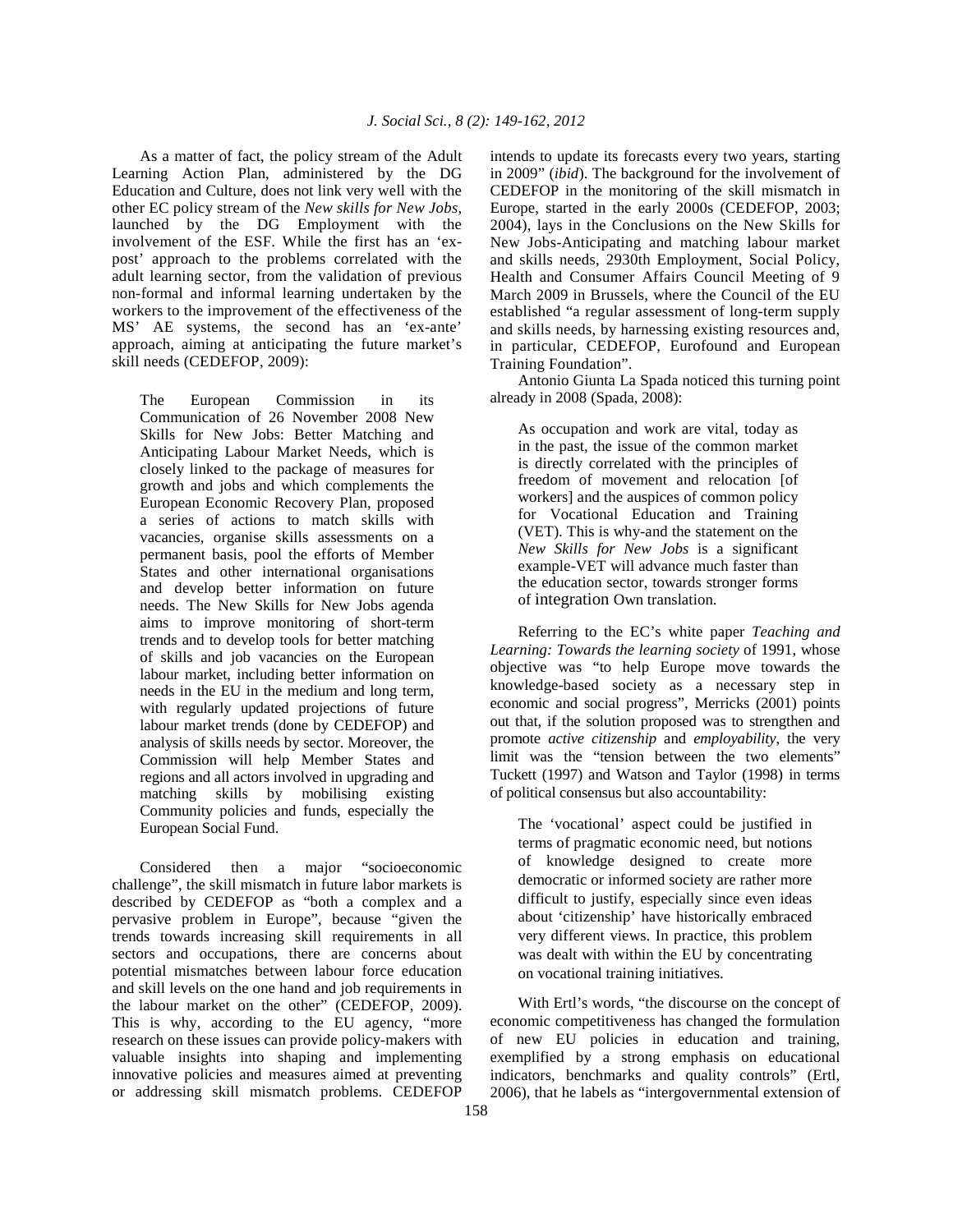the foundations" (p. 14). According to him, "the post-Lisbon policy model builds on intergovernmental legal foundations that follow the rationale dictated by the concept of global economic competitiveness" (p. 20). Also Milana describes the EU policies on skills upgrading as a result of "the intersection between economic and education policy fields" and concludes that "the EU 'regulatory ideal' for competence development is based on a simplified account of the social problem it aims to address" (Holmarsdottir and O'Dowd, 2009). She eventually interprets the EU policy discourse on the skills mismatch in the following way (ibid, 18-19):

Skilled workers and professionals are addressed as the only actors responsible for present mismatch between labour supply and demand, when the assumption is made that the supply of decent jobs in EU Member States is adequate, but the work force is unfortunately not adequately skilled to fill them. This assumption may discharge EU Governments from responsibility for direct intervention, aimed at creating new job opportunities and improving general working conditions for all.

### **CONCLUSION**

 The Lisbon 'catchphrase', urging the EU to become "the most dynamic, competitive knowledgebased economy in the world" by 2010 Conclusions of the Presidency of the European Council of the EU held in Lisbon, 23-24 March 2000 where education is conceived as "a key part of productive social policy" (Kallo *et al*., 2006) and societal participation is somehow subordinated to economic enhancement, should summarize the arguments discussed thus far, but actually entails more questions than it answers. In 2006, Roger Dale recognized that "the Lisbon Declaration boldly hailed 'Europe' as an economy, as an entity with the political-administrative capacity to achieve the targets, as being capable of and responsible for, organizing its MS to achieve the targets, as beneficiary or putative success of the strategy, as well as having a distinct educational mandate" (*ibid*, 30). But public policies aiming at fostering the participation of adults into lifelong learning (e.g., the 5th benchmark for the European performance, set in the framework of the Lisbon agenda) even raise questions of democratic freedom, in reason of the commitment of the EU governments in involving their citizens in learning paths where civic and social dimensions are neglected for reason of employment and economic growth

concerns. Little consideration, for instance, seems to be given to the fact that the social sciences and cognitive neurosciences argue that the self-concept of adults itself changes during the lifespan, in transformations that imply smaller importance attributed to various life domains, the elaboration of possible selves and the strategies employed to preserve stability. As people age they tend to change the timing and methods of attaining a goal, they lower their expectations and they are more ready to abandon a far too ambitious goal. In a recent survey, Rinne and Jauhiainen reported that even in Finland, where the "respect for education and learning is high" (Rinne *et al*., 2007), "education received in middle age and especially after retirement is valued noticeably less than earlier schooling. Education during retirement was not really valued at all" (p. 116).

 Of course, the global markets and the acceleration of technological change has made it quite likely that most persons will experience radical job and career diversification during their working lives and the paradigm of a European 'knowledge-based' economy in a background of a rapidly aging population is subject to determine the constant and urgent need for re-training the adults, at least until they exit the labor market (Santrock, 1985). And then? Adult learning is a sensitive reality that involves reflections of different amplitude in relation to the 'older adults' or the socalled 'later life'. In contrast with the views on the impact of ageing on a decline in work performance, the competing concept has nonetheless been "gaining currency in some quarters in Europe in recent years" (Nyhan, 2006). Thus, while older people may not have, for example, up-to-date information and communication technology skills, they do have valuable life experiences giving them important cognitive and personal competences and work-ethic virtues. This is why executives should "think about what they are losing in letting older workers leave their companies" (*ibid.*).

 Other issues to consider are indeed the social and health care, the emerging role of the physical conditions of the individuals (which also impacts the adult learning cognitive development and learning ability), but also more 'philosophical' matters such as the retrospective appreciation of a life slowly approaching its end require reflection and examination, as the expression of the active ageing must be measured, as well, in terms of "replacing those relationships, activities and roles of middle age with new ones to maintain activities and life satisfaction" (Walker, 2002). Because including in the AE policy formulations that strike a good balance between the improvement of working skills,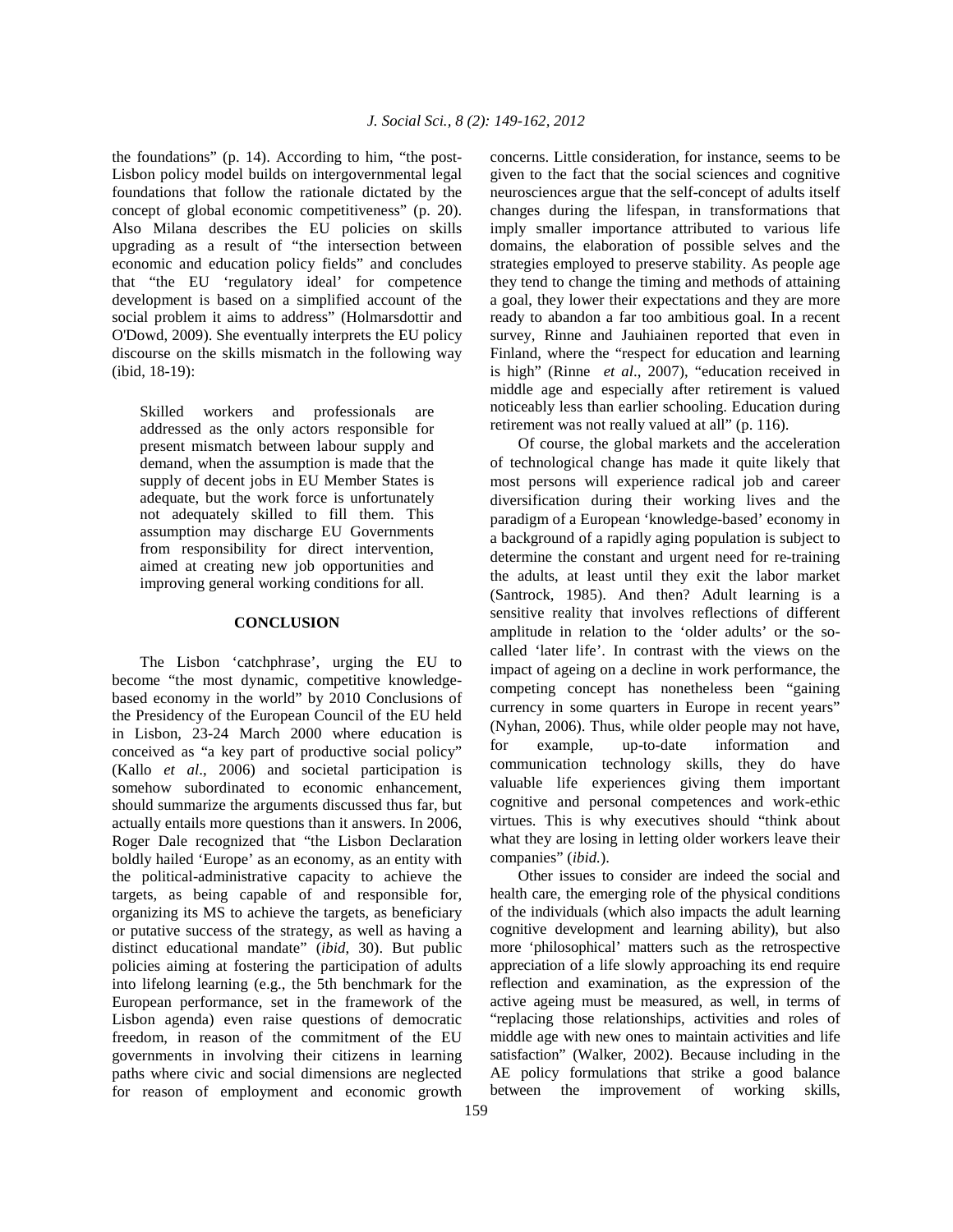competences for an active participation in the society (Woodhead *et al*., 1988) and preparing the individuals to a smooth transition through the different stages of the human life would be, first of all, a proof of political responsibility.

## **REFERENCES**

- Adnett, N., 2001. Modernizing the European social model: Developing the guidelines. J. Common Market Stud., 39: 353-64. DOI: 10.1111/1468- 5965.00292
- Atkinson, R.D. and R.H. Court, 1998. The New Economy Index: Understanding America's Economic Transformation. 1st Edn., Progressive Policy Institute, Washington, pp: 198.
- Autor, D.H., F. Levy and R.J. Murnane, 2003. The Skill content of recent technological change: An empirical exploration. Quarterly J. Econom., 118: 1279-333. DOI: 10.1162/003355303322552801
- Baker, D.P. and G.K. LeTendre, 2005. National Differences, Global Similarities: World Culture and the Future of Schooling. 1st Edn., Stanford University Press, Stanford, ISBN-10: 0804750211 pp: 194.
- Baron, A. and M. Armstrong, 2007. Human Capital Management: Achieving Added Value Through People. 1st Edn., Kogan Page, London, ISBN-10: 9780749451370 pp: 226.
- Barro, R.J. and E.P. Lazear, 2002. Education in the Twenty-First Century. 1st Edn., Hoover Institution Press, Stanford, ISBN-10: 0817928928 pp: 192.
- Barro, R.J., 1999. Determinants of Economic Growth: A Cross-Country Empirical Study. 2nd Edn., MIT Press, Cambridge, ISBN-10: 0262024217 pp: 145.
- Barro, R.J., 2001. Human capital and growth. Am. Econ. Assoc., 91: 12-17.
- Becker, G.S., 1964. Human Capital. A Theoretical and Empirical Analysis with Special Reference to Education. 1st Edn., National Bureau of Economic Research, Columbia, pp: 187.
- Bell, D., 1973. The coming of post-industrial society. A venture in social forecasting, new york: Basic Books. Losing Winning, Psychology Today, 34: 48-51.
- Brockmann, M., L. Clarke and C. Winch, 2008. Knowledge, skills, competence: European divergences in Vocational Education and Training (VET)-the english, german and dutch cases. Oxford Rev. Edu., 34: 547-67. DOI: 10.1080/03054980701782098
- CASE, 2009. Key Competences in Europe: Opening doors for lifelong learners across the school curriculum and teacher education. CASE.
- Castells, M., 1996. The information Age: Economy, Society and Culture. 1st Edn., Blackwell, Cambridge, ISBN-10: 1557866163 pp: 556.
- CEDEFOP, 2003. Early identification of skill needs in Europe, Luxembourg. CEDEFOP.
- CEDEFOP, 2004. Identifying skill needs for the future. CEDEFOP.
- CEDEFOP, 2006a. Promoting lifelong learning for older workers, Luxembourg. CEDEFOP.
- CEDEFOP, 2006b. Typology of knowledge, skills and competences: clarification of the concept and prototype. CEDEFOP.
- CEDEFOP, 2008a. The shift to learning outcomes. CEDEFOP.
- CEDEFOP, 2008b. Skill needs in Europe. CEDEFOP.
- CEDEFOP, 2008c. Future skill needs in Europe. CEDEFOP.
- CEDEFOP, 2009. Continuity, consolidation and change. CEDEFOP.
- Coulby, D. and E. Zambeta, 2012. World Yearbook of Education 2005, . Globalization and Nationalism in Education. 1st Edn., Routledge, ISBN-10: 9780415501002
- Dale, R. and S.L. Robertson, 2009. Globalisation and Europeanisation in Education. 1st Edn., Symposium Books, Oxford, ISBN-10: 1873927908 pp: 264.
- Dale, R., 1999. Specifying globalization effects on national policy: A focus on the mechanisms. J.<br>Edu. Policy. 14: 1-17. DOI: Edu. Policy, 14: 1-17. DOI: 10.1080/026809399286468
- Descy, P. and M. Tessaring, 2001. Training and Learning for Competence: Second Report on Vocational Training Research in Europe: Executive Summary. 1st Edn., Office for Official Publications of the European Communities, Luxembourg, ISBN-10: 9289600209 pp: 44.
- Drucker, P.F., 2009. Post-Capitalist Society. 1st Edn., HarperCollins e-books, New York, ISBN-10: 9780061985966 pp: 240.
- EC, 2004. european commission staff working paper SEC (2004) 73, Progress towards the common objectives in education and training. EC.
- EC, 2005. European commission staff working paper SEC (2005)419, Progress towards the Lisbon objectives in education and training. EC.
- EC, 2006. Communication from the commission COM (2006)614-final It is never too late to learn. EC.
- EC, 2007a. Commission staff working document SEC (2007)1098 Towards more knowledge-based policy and practice in education and training. EC.
- EC, 2007b. Communication from the commission COM (2007) 558-final It is always good time to learn. EC.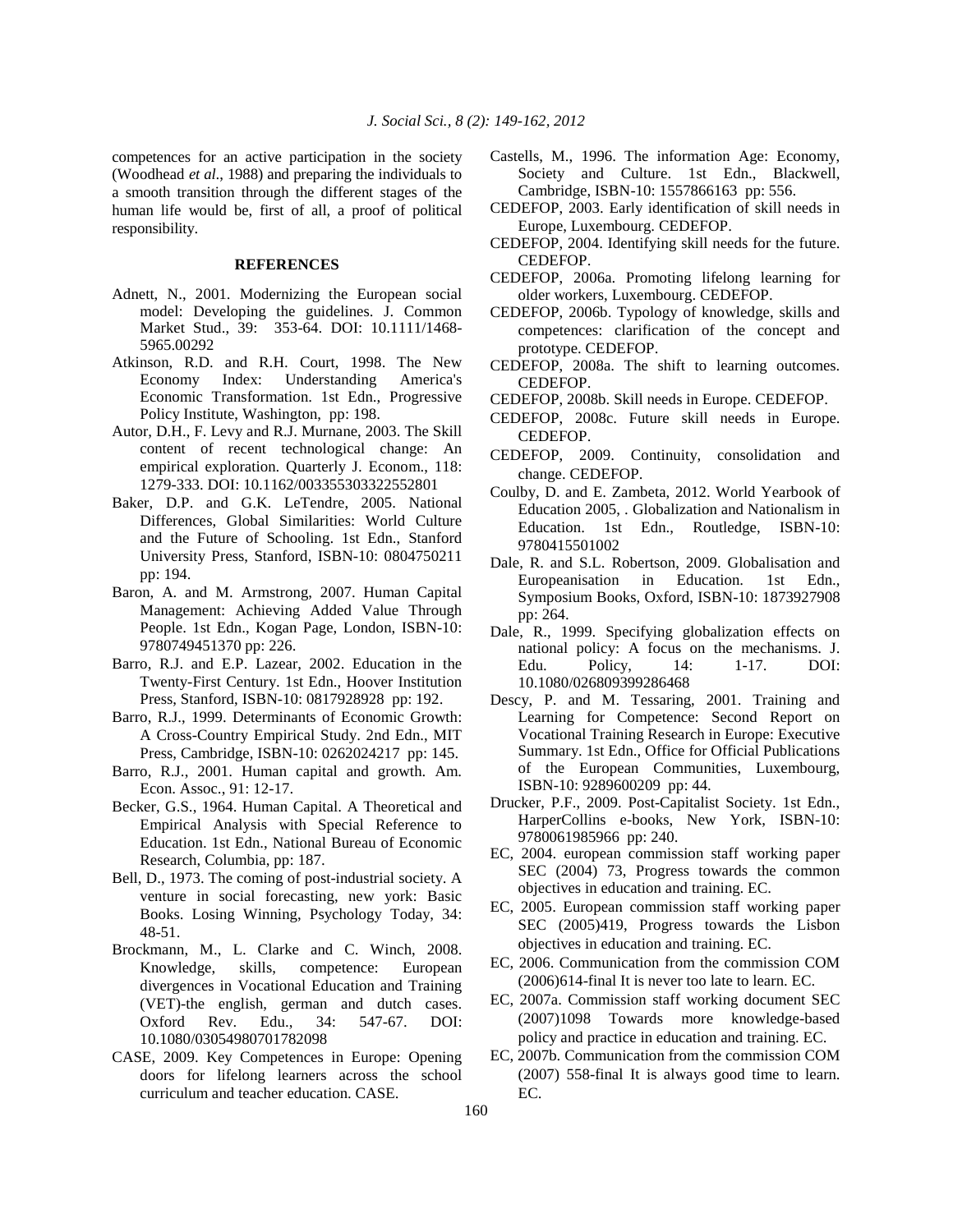- EC, 2008a. Communication from the European commission COM (2008) 865-final on an updated strategic framework for European cooperation in education and training. EC.
- EC, 2008b. Communication from the European commission COM (2008) 868-final on the New Skills for New Jobs. EC.
- EC, 2008c. Commission staff working document SEC (2008) 3058 accompanying the communication from the European Commission COM (2008)868 final on the New Skills for New Jobs. EC.
- EC, 2010. A Decade of European Innovation in Adult Learning. European Commission.
- Engle, A.D., M.E. Mendenhall, R.L. Powers and Y. Stedham, 2001. Conceptualizing the global competency cube: A transnational model of human resource. J. Eur. Ind. Train., 25: 346-353. DOI: 10.1108/EUM0000000005836
- Ertl, H., 2006. European Union policies in education and training: The Lisbon agenda as a turning point?, Comparative Edu., 4: 5-27. DOI: 10.1080/03050060500515652
- EU, 2000. Lisbon European council: Presidency conclusions. EU
- EU, 2006a. Decision of European Parliament and of the Council of the EU 1720/2006/EC establishing an action programme in the field of lifelong learning, Brussels. EU.
- EU, 2006b. Recommendation of the European parliament and of the council of the EU 2006/962/EC on the Key competences for lifelong learning, Brussels. EU.
- EU, 2007. Resolution of the council of the EU 2007/C 290/01 on the New skills for new jobs, Brussels. EU.
- EU, 2008. Conclusions of the council of the EU on adult learning. Official J. Eur. Union.
- Eurydice, 2002. Key Competencies: A Developing Concept in General Compulsory Education. Ministerio de Educacion, Brussels, ISBN-10: 2871163464 pp: 180.
- Faure, E., 1972. Learning to be: The World of Education Today and Tomorrow. 1st Edn., Paris, ISBN-10: 9231010174 pp: 313.
- Franceschi, C., C. Caruso and G. Biolo, 2004. Le Basi Biologiche E Genetiche Dell'invecchiamento. 1st Edn., Forum Service, ISBN-10: 8886563884 pp: 106.
- Gonczi, A., 1994. Developing a Competent Workforce: Adult Learning Strategies for Vocational Educators and Trainers. 1st Edn., National Cantre for Vocational Education Research, Leabrook, ISBN-10: 0863972624 pp: 306.
- Gustafsson, B., 2002. What do we mean by lifelong learning and knowledge? Int. J. lifelong Edu., 21: 13-23. DOI: 10.1080/02601370110099489
- Hager, P., 1994. Is there a cogent philosophical argument against competency standards. Australian J. Educ., 38: 3-18.
- Hake, B.J., 1999. Lifelong learning in late modernity: the challenges to society, organizations and individuals. Adult Edu. Quarterly, Sage, 49: 79-90. DOI: 10.1177/074171369904900201
- Holmarsdottir, H.B. and M. O'Dowd, 2009. Nordic voices: Teaching and Researching Comparative and International Education in the Nordic Countries. 1st Edn., Sense Publishers, Rotterdam, ISBN-10: 9087909721 pp: 317.
- Kallo, J. and R. Rinne, 2006. Supranational Regimes and National Education Policies: Encountering Challenge. 1st Edn., Finnish Educational Research Association, Helsinki, ISBN-10: 9525401235, pp: 377.
- Kallo, J., R. Rinne and S.K. Seura, 2006. Supranational Regimes and National Education Policies: Encountering Challenge. 1st Edn., Finnish Educational Research Association, Helsinki, ISBN: 9525401235 pp: 377.
- Kamens, D.H. and C.L. McNeely, 2010. Globalization and the growth of international educational testing and national assessment. Comparative Edu. Rev., 54: 5-25. DOI: 10.1086/648471
- Katz, R.L., 1955. Skills of an effective administrator. Harvard Bus. Rev., 33: 33-42.
- Keating, A., D.H. Ortloff and S. Philippou, 2009. Citizenship education curricula: the changes and challenges presented by global and European integration. J. Curriculum Stud., 41: 145-58. DOI: 10.1080/00220270802485063
- Lipsey, R.G. and K. Lancaster, 1956. The general theory of second best. Rev. Econ. Stud., 24: 11-32.
- Lorenz, K., 1973. Die acht Todsünden Der Zivilisierten Menschheit. 1st Edn., Piper, Munchenpp, ISBN-10: 3492003508 pp: 112.
- LSE, 2006. Boosting innovation and productivity growth in Europe: The hope and the realities of the EU's Lisbon agenda The London School of Economics and Political Science, Centre for Economic Performance.
- Maniscalco, R.S., 2008. La competenza interlinguistica e interculturale per la cittadinanza globale, I quaderni del Lifelong Learn. Programme, 5: 9-13.
- Maniscalco, R.S., 2010a. The Impact of the European policies on the new skills for the new jobs. Rev. Eur. Stud., 2: 54-66.
- Maniscalco, R.S., 2010b. Italia: Un Paese che invecchia. Prospettive di formazione permanente e istruzione nell'eta adulta. Settentrione, 22: 85-92.
- Mazza, S. and G. Capacci, 2006. L'invecchiamento della popolazione italiana: Effetti e politica sociale. Quaderni Eur. Welfare, Milan: Macros Res., 5: 51-68.